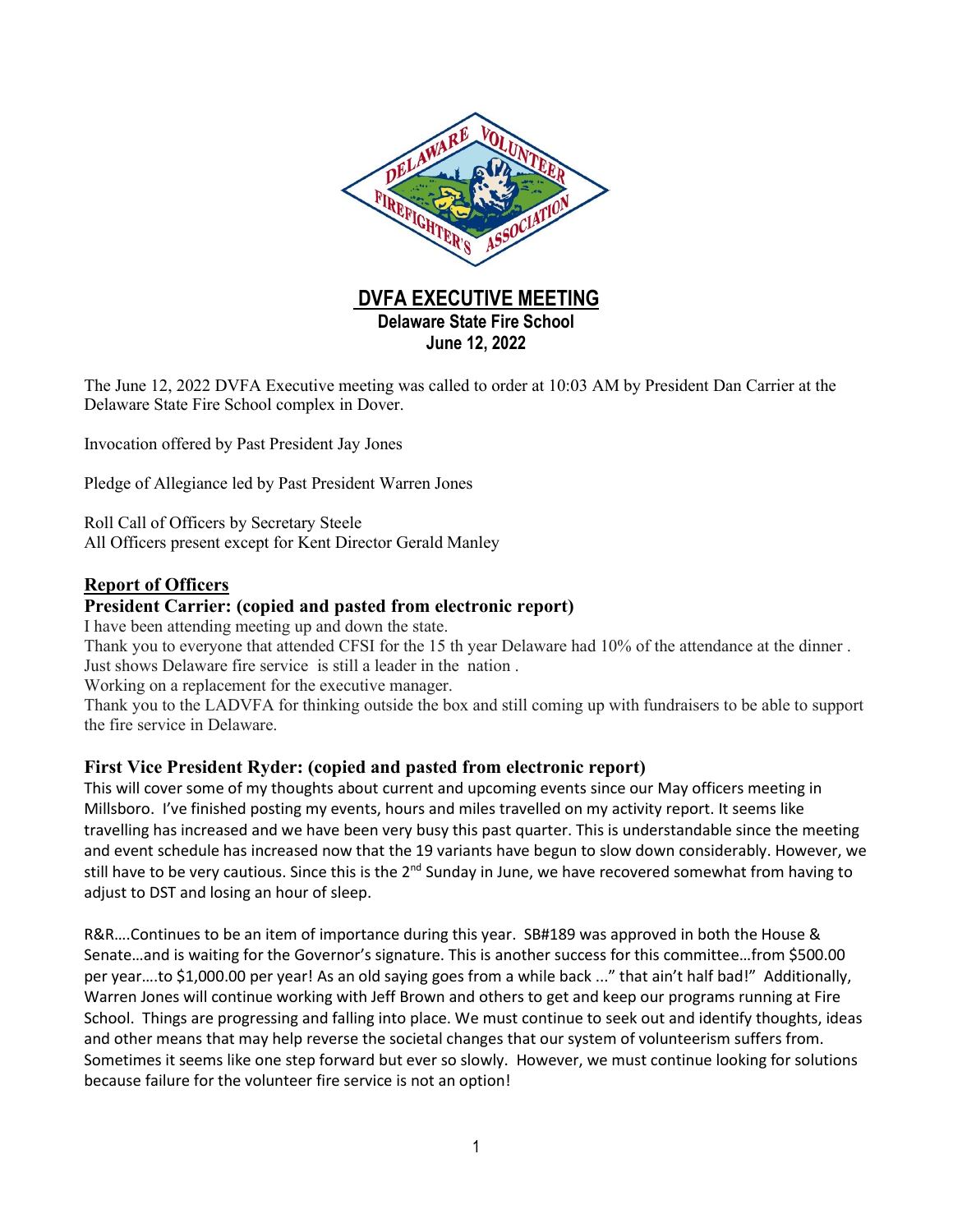As we approach the DVFA Exec. Meeting in Dover this Sunday one of the items on the agenda will continue to be HB#193 as amended. Passed in the House & is now in the Senate. The special committee has reviewed, rewritten Reg. 709 and submitted to the FPC legal counsel for their review. They have a draft the committee agrees on that is in the best interest of the fire service. My thanks & gratitude for all their time & efforts in this endeavor. Seems to me I've said this before but it's well worth repeating. With the end of the Legislative session approaching, we will soon know the outcome.

President Carrier's committee for Warren's replacement has been and continues to work in the background. Their decision based on our 501 (c) 3 status was not to hire a full-time lobbyist as many of us thought we should consider. Instead, we will probably split the job functions into two different areas. Warren has told the committee is willing to stay on and do the admin functions for a short period of time. His willingness to do this would provide the continuity needed in the short term. Leaving the committee to look for and hire a "part time legislative person" now.

Our earlier meeting with the Governor went really well. As mentioned, before he is in agreement with a revamping of the grant-in-aid process. Warren has met with members of the JFC since our meeting with the Governor to discuss changes to the system and various possible funding increases and options for the fire service. Operational funding is an issue with association discussions going on in all 3 counties. We are all feeling the budget pinch at our home companies. The need is acute and that sense hasn't hit home in many ways with county governments.

The DVFA Scholarship Committee will meet this Sunday prior to the Executive meeting to review the applications and make our selections. We should know the monies available to make the awards for this program at this meeting.

I'll summarize my report by my activity items noted….for events attended 49, travelled 2234 miles...131.5 hours in-service. These are the ones recorded for this quarter…. but I know some events, hours spent on calls and time spent on my computer don't get recorded and are lost in the shuffle.

#### **Second Vice President O'Neal: (copied and pasted from electronic report)**

As you are all aware, the DVFA 100<sup>th</sup> Anniversary Parade is scheduled for Saturday, July 9 in Dover. This has been a couple of years in the making but the Parade Committee has done a tremendous amount of work on this project and they have put together a great event with a modest investment. I'm especially impressed at the enthusiasm and the level of involvement from Mayor Christiansen and the City of Dover, they are supporting this event 110% which is fantastic to see. We appreciate all those who have registered to attend to this point but also encourage those who have yet to register to please do so. I'm sure we'll hear more under that Committee's report.

I want to give a shout out to the SCVFA Resources Committee who worked with the Sussex County Council in the past few months and was able to secure an additional \$800k in funding for "EMT salaries" in the 2023 fiscal budget. Some will disagree that this is not enough and is nothing more than a drop in the bucket as to what is needed, but it is definitely a start towards gaining sustainable funding and shows what can be done when working together. Other funding ideas are in the talks and will be proposed to the County Council in the months prior to next year's budget formation. Hopefully funding of this nature can be copied and be a catalyst throughout the State.

We are still keeping an eye on Rescue Billing, the Grant in Aid modification, plus a Senate bill that was filed this past week that would add appropriations to the DVFA Pension Fund. Executive Manager Jones I'm sure will have further info on that issue.

I'm sure you all are aware that HB193 w/HA3 has moved thru the House and has come out of Committee on onto the ready list as of this past Thursday. I don't know the schedule so I'm not sure when this will come to the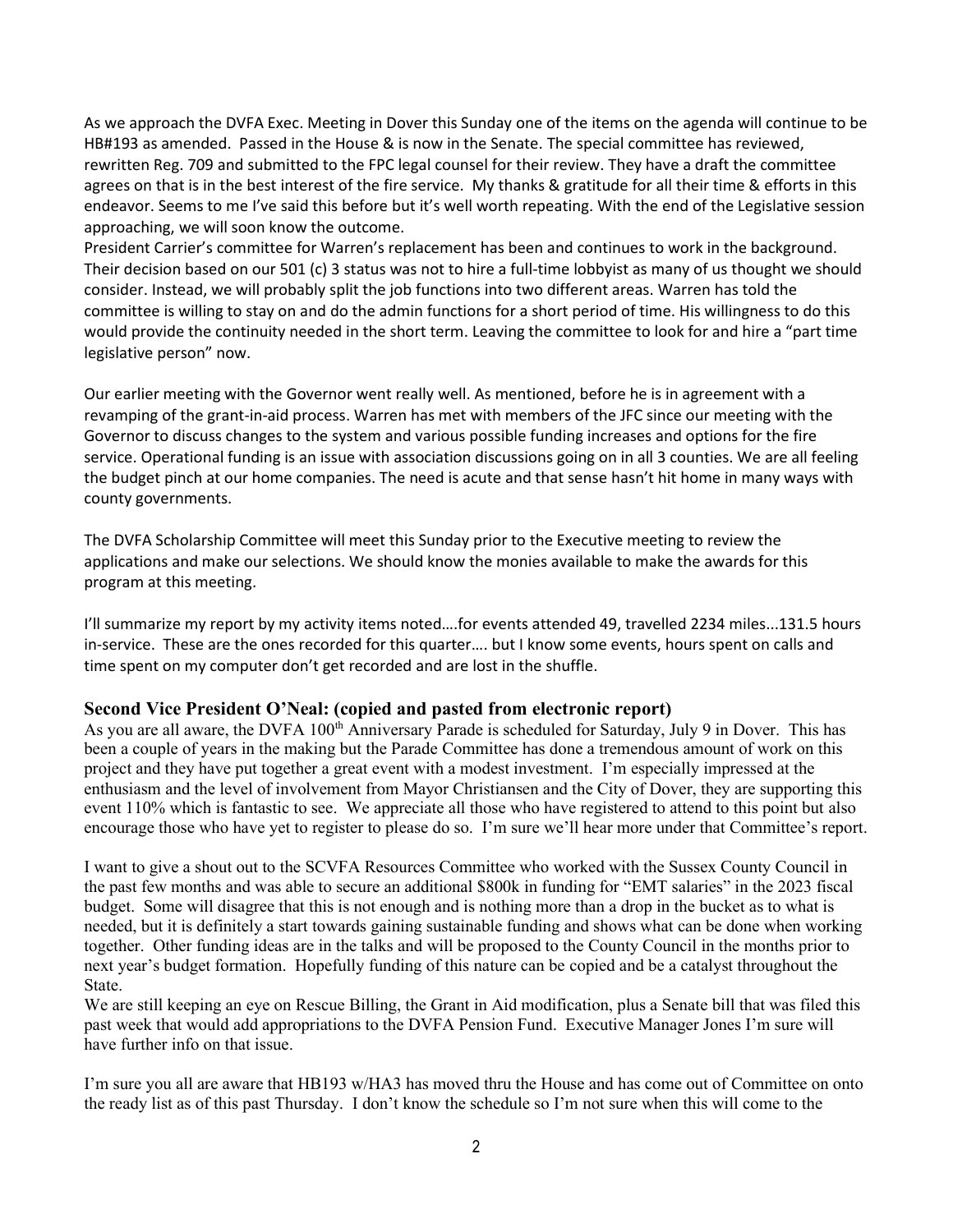Senate for a vote, but I think it's time for this body to make a decision. The passion for this Bill both positive and negative is evident, unfortunately to the point where it has turned into vitriol, and we can not allow that to happen. In-fighting and accusations gain and/or prove nothing and is frankly embarrassing, we are above that. Our focus from here on out needs be on the path forward, independent upon the Legislative vote that will probably take place next week. Whether this Bill passes or fails in Dover, my hope is that this body can use this process as a learning tool and ask ourselves, "what can we do better to serve the citizens of Delaware?"

For the record, since our last Executive meeting on March 13, 2022, I have attended 28 events, for a total of 1569 miles and 92 hours.

**Secretary Steele: (copied and pasted from electronic report)**

- Travel report: 20 events, 1,550 miles, 117.5 hours
- Spending a lot of time on issues at the Chase Center, regarding menus and prices
- Food prices have taken a big jump and will affect our cost this year
- Continuing to work on BEO's
- Room block at the Westin is sold out
- Still have 5 rooms in the Homewood Suite block
- Attended the Eastern Division I-Chief's Conference in Rehoboth on May 13 and 14. Nice event with great speakers. Lots of networking time with people from all over the US and Canada. Most everyone's concern is staffing and funding

### **Treasurer Whitham: (copied from electronic report)**

As of the beginning of June, we record the following balances: OPERATIONS checking- \$ 63,995.39

M&T MONEY Market- \$ 263,098.31 KESTRA FINANCIAL INVESTMENT Account- \$249,852.56

- 1. Expenses since our last meeting in March have totaled \$ 63,405.77. Major expenditures were office rent, Fire Prevention expenses, the Foundation Scholarship, CFSI, NVFC and FDIC conferences.
- 2. Our intuit payroll expenses have increased a little. We have made adjustments for next year's Operational budget.
- 3. The Kestra Financial Investment account has taken a decrease of \$7,811.52 as of the end of April.
- 4. Pablo and I have been working on updating the computer hardware. The laptops are in. We asr currently awaiting the new server. This is all budgeted and has been in need of replacing. The server crashed multiple times over the Memorial Day weekend.
- 5. May everyone stay safe and have an enjoyable  $4<sup>th</sup>$  of July.

### *Motion by Stephen Maichle and second by Mike Edwards to accept the Officer reports and* **spread them upon the minutes.**

# **Executive Manager Jones (copies and pasted from electronic report)**

**Conference:** Most of the forms are on the website. I received all the seminars yesterday and will make up the forms and put them up this week.

**Surf Fishing:** I have been appointed by the DNREC Secretary to the working group for the surf fishing permits. We had our first meeting last month and our next meeting is next week. Most of the members of the group agreed to make recommendations to do away with the cap.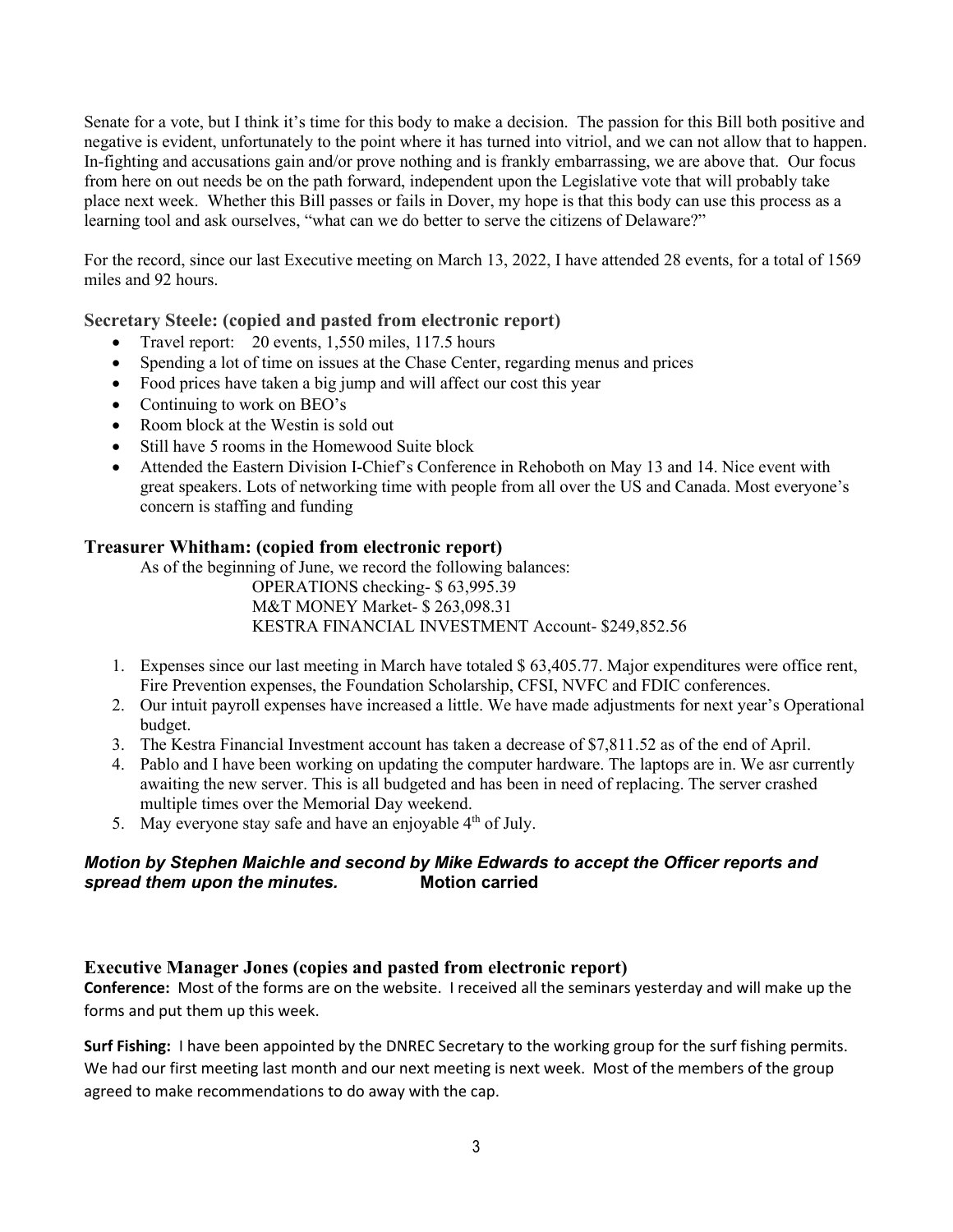**Legislative Hall:** HB413 is the Rescue Billing Bill. It is currently being held by the lead sponsor Ruth Briggs King. I was in Legislative Hall for the committee hearing but the bill was withdrawn from the committee meeting. When I spoke to her about it. She told me the Trial Lawyers said we do not need the bill. The reason we do not get paid is because we do not get our bills in on time before the PIP money is used up. Maybe Mike Shaw has more information.

**SB251.** SB251 is the Supplemental Appropriations Bill. It was decided on last week and introduced this week. In SB251 is \$38.1 Million for Volunteer Fire Service Pension. This will double our pension payments. Senator Bruce Ennis spearheaded this bill so please make sure you thank him for it.

**Grant in Aid:** When we met with the Governor in January, we asked for an increase in Grant Aid. At the next DVFA Officer's meeting, after that meeting, the officers voted to present a doubling of Grant in Aid. After that decision, I wrote a plan which would double every category plus pay you the doubling amount by the number of units you had in each category.

When I finished that spreadsheet, I added a call volume number which would pay \$10.00 for every fire and EMS call we responded to. We presented the plan first to the Governor's Office and then to JFC Co-Chair Bill Carson. Representative Carson already had a plan in place for adding a large one-time, equal distribution amount to our Grant in Aid. His plan would be about the same about as our plan. That appears to be the plan that will be in Grant in Aid.

I spoke with the gentlemen in the Controller General's Office who handles Grant in Aid and our plan is going to be considered for implementation in FY24 Grant in Aid. If DEFAC comes in this month with another major increase. I'm going to ask, with the President's approval, for the call volume part of our plan to be added for this year.

# **Committee Reports**

# **Advisory to State Fire Marshal – Grover Ingle: (copied and pasted from electronic report)**

- Fire Fatalities There are 15 fire fatalities for 2022. Working smoke alarms were present in six incidents and nine incidents had no working smoke alarms. No fire sprinklers were present in any of these incidents nor were they required by code to be installed at the time of construction.
- Deputy Fire Marshal I New Castle County Vacancy due to retirement of Deputy Fire Marshal III James Hedrick. Posting for this position will be in the next two weeks.
- Administrative Specialist I Kent County Brittany Salzano & Mariah Carey were hired as an Administrative Specialist I in Kent County and Jill Horner in New Castle County.
- K9 Accelerant Team Deputy Fire Marshal III Michael Pfaffenhauser & K9 PJ went in service May 1, 2022, having completed the necessary training and certification from Maine Specialty Dogs & Maine State Police as a K9 Accelerant Team. K9 Tanya retired from active service on June 1, 2022, after spending eight years as part of the K9 accelerant team.
- Fireworks Sales Consumer fireworks are permitted to be sold between June 4 July 4, 2022. The Office of the State Fire Marshal is requiring those vendors selling in parking lots at different locations to obtain a permit from us during that period. The Chief Deputies are to notify the district Fire Chief of those permits issued in their respective district. Additionally, there will be different stores, i.e., Walmart, Redner's and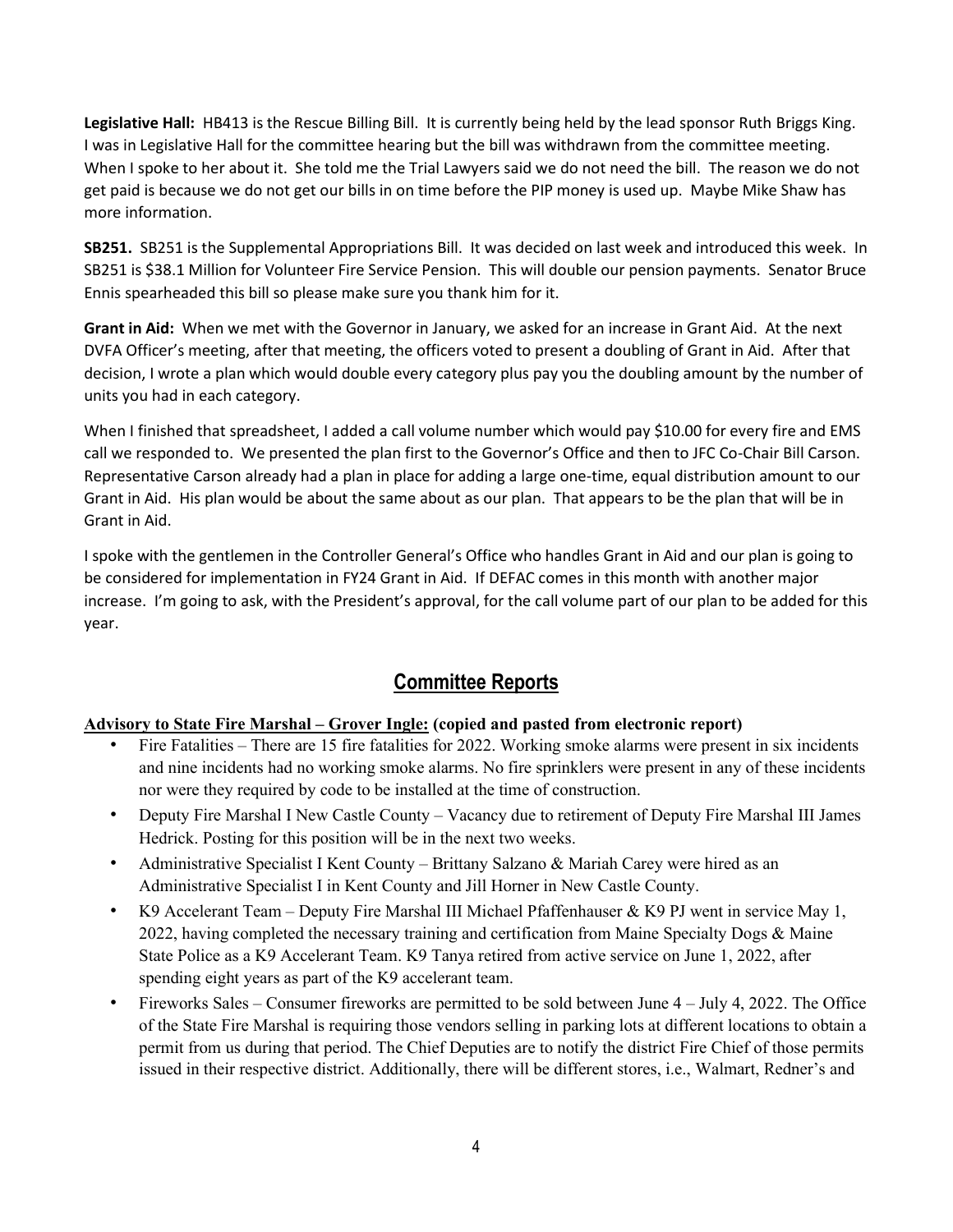others that are permitted to sell these products in the stores. Any complaints or concerns can be addressed to the appropriate Division office and will be handled as a complaint.

• DFIRS – Continue to work with each Fire Company/Department on current data submissions to DFIRS. Significant Improvements have been made by the Fire Companies/Departments in submitting the data on time.

### **State Fire Prevention Commission – Ron Marvel:**

- Overdose deaths are very high
- Matching Fire Prevention funds are out. Should be in your account by now.
- Commission is addressing mental health issues
- Tucker Dempsey has been appointed as the new Fire School Director
- Commission has signed the EMS protocols, waiting for the Doctor's signature.

### **Advisory to DSFS – Tucker Dempsey:**

- Jr. Fire Camp is being planned. 25 registered
- Planning meeting for the staff is set for the end of June
- Driver Operator class going on today. 38 registered
- Deputy Director position is open. Hope to fill it soon.
- Concrete work needed at the sites.

# **Life Safety – Guy Hudson: (copied from hand written notes)**

- Thanks to everyone who Participated in the awards program in Cheswold in April
- Matching funds were approved and everyone should have received their money
- At todays meeting we went over the changes to the 2022 program

### **Out-of-State Coordinator – Steve Austin**

- NVFC Legislative Director Dave Finger passed away.
- MSFA Convention is next week in Ocean City. Will be looking to change their name.
- Some major changes in the Convention Center
- President's delegation will meet in the main lobby on Monday, June 20 at 8:00 am
- CVVFA Convention is August 4 & 5 in Williamsport, MD

### **Recruitment & Retention – Warren Jones (copied and pasted from electronic report)**

Quick update on where we stand. Jeff Brown, Tucker Dempsey, Jason Hudson and I met with Dr. Mark Holodick, Secretary of Education. To discuss how the Department of Ed can help us with recruiting volunteer firefighters. It was a very good meetings and we will be doing a follow up meeting in August. We are looking to move the GEMS program in all the public schools is Delaware and open up firefighter training is the high schools as well. We have a very interesting program that should improve the volunteer ranks as well as training for the career positions as well. We hope to have more details at the Conference DVFA Round Table in September.

# **Revolving Loan – Ray Stevens - (copied from written report)**

- Current loan balance is \$5,729,931.29
- Revised some loan figures based on cost of living with the Dept. of Finance
- Two (2) loan applications were received. Only one (1) was accepted per loan guidelines
- Committee asked the Dept. of Finance to draft guidelines that might meet the unaccepted application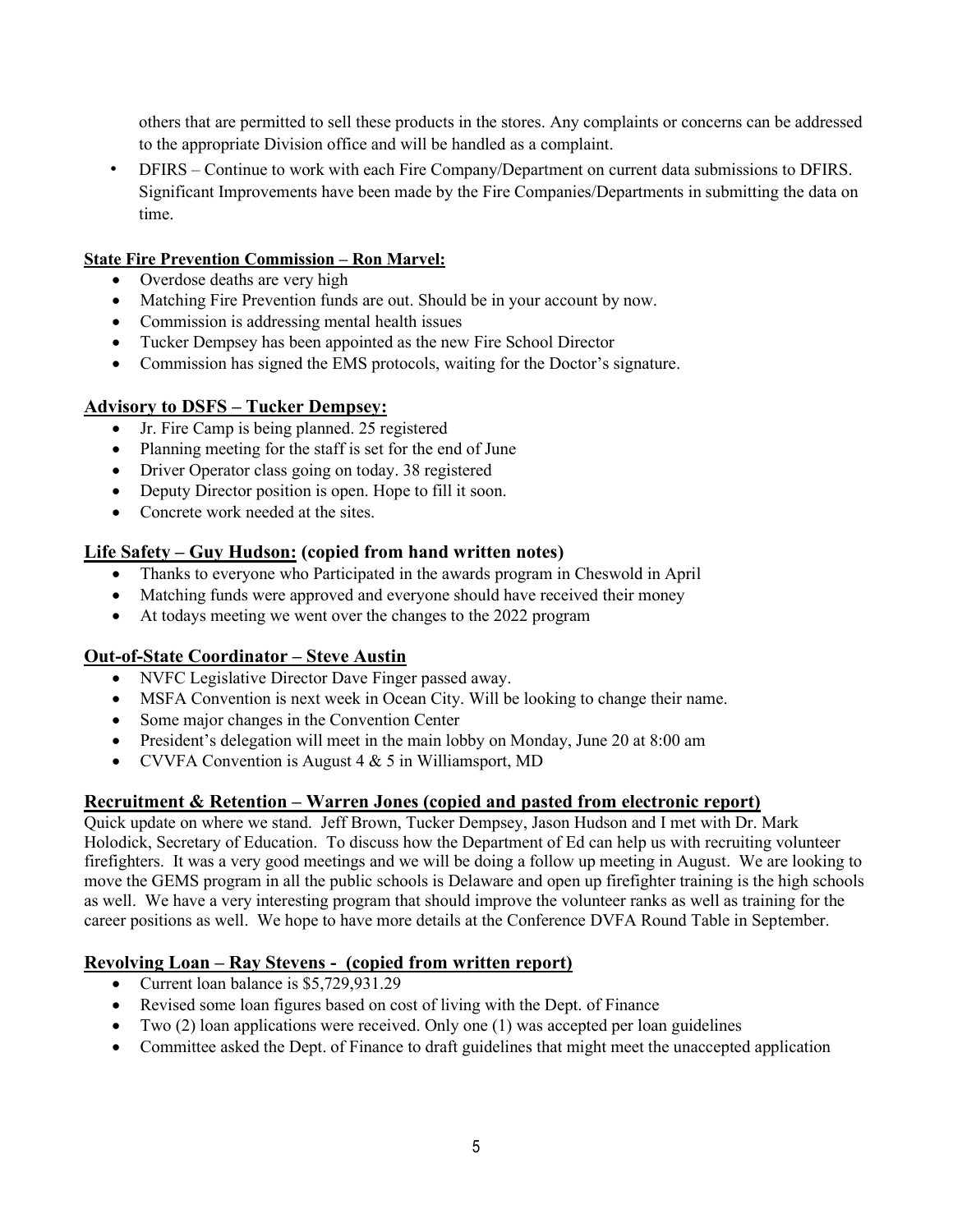# **Scholarship – Ron O'Neal:**

- Thanked Kim O'Malley and Ginni Tice for their work with the scholarships
- Received 24 applications. 22 of those were accepted
- 12 from New Castle, 2 from Kent and 8 from Sussex
- Total funds available this year is \$22,718, so each scholarship will be about \$1,000

# **Sprinklers – Paul Eichler**

- Small inventory of smoke detectors still available
- Need Sussex County Council support for residential sprinklers

### **100th Anniversary – Ed Barlow**

- Have 26 companies registered thus far
- Date is July 9 in Downtown Dover. Parade at 1:00 PM

# **HB193 – Johnny Hopkins**

- Made a detailed report from start to present time
- Will submit a written report
- Will make a motion under new business

1<sup>st</sup> Vice President Ryder recognized the Past Presidents and President Emeritus in attendance. 18 Past Presidents and 0 President Emeritus

# **Affiliated Organizations/Agency Representatives**

**Ladies Auxiliary**: President Pam Ingle

• Introduced the LADVFA Officers, Past Presidents and County Officers that were in attendance today

# **State Fire Chief's:** President Brian Reeder **(copied and pasted from electronic report)**

- The State Chief Association HOT training committee continues to work to bring in one or two good training classes the week of the conference.
- Our April half way to conference training was a huge success, thank you to Dover Downs and every involved.
- We held another Barbeque in April, Cranston Heights hosted, thank you to Sokira and his members and staff for their assistance.
- We want to continue to remind members of the Fire Service that Cardio Kinetics physical assessment is available, please pass this along to all members.
- Our September State Chiefs Dinner meeting will be held at Millcreek Fire Company again this year.
- The State Chiefs continues to be a huge supporter of training Statewide, not only trying to explore new classes by national instructors but also supporting the Delaware State Fire School. Please take a look at our Facebook sight as we continue to share and support within our State.
- At our March meeting in Rehoboth the State Chiefs Association supported the proposal from the Delaware State Fire Police Association in regards to the newly proposed move over law.
- Our next meeting will be at the Harrington Fire Company June  $23^{\text{rd}}$ . This will be our annual Expo meeting.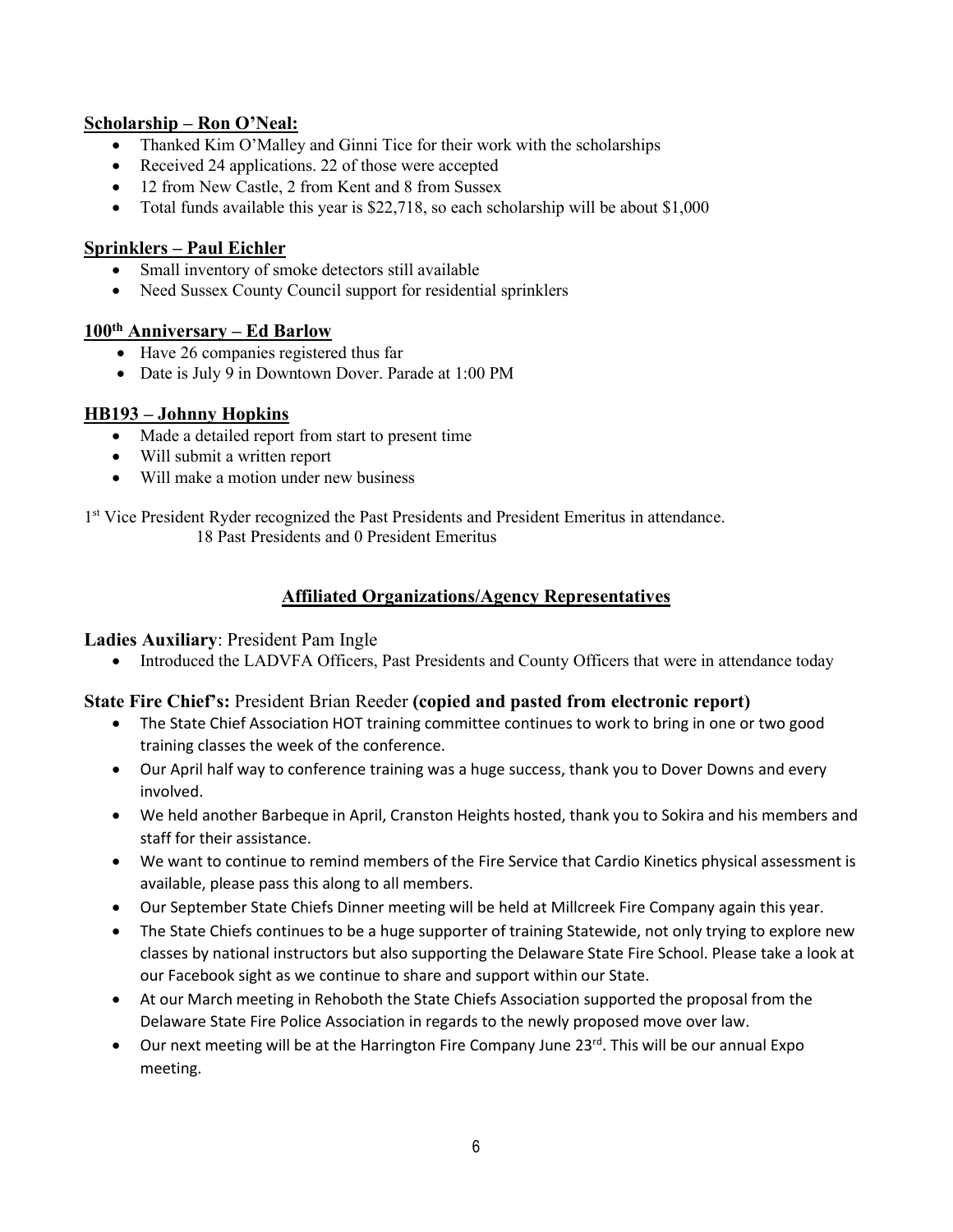### **State Fire Police:** President Ron Deptula

• Thanks for the recognition

#### **State EMS Association:** President Albert Schrack

• No one in attendance

### **DVFA Foundation:** Chairman Lynn Rogers

- Last meeting was on May 11
- Brochure has been printed with the Foundation information
- Next meeting will be in October at Willis Chev.

#### **National Vol. Fire Council:** Bill Betts

- Sara Lee is the new CEO
- Candance McDonald is the new Deputy CEO
- Jay and I attended the spring meeting in Arlington, VA on April 8 and 9
- 65 Directors in attendance at the spring meeting
- Membership is \$21 per year and includes a \$10,000 AD&D insurance policy from Provident
- NVFC Legislative Director Dave Finger passed away

#### **Del-Mar-Va Firemen's Assoc.:** Director Ted Walius

- Just had our annual Convention on May 5 & 6 in Hartly
- Next meeting will be August 7 in Parksley, VA

### **Communications:**

The following communications were received and were summarized by Secretary Steele

- Thank you card in memory of Chief John Pridemore from the Clayton Fire Company
- Letter from Felton Fire Company supporting Ken Ryder for DVFA President
- Letter from Laurel Fire Department supporting Elmer Steele for DVFA Secretary
- Letter from Claymont Fire Company supporting Tom DiCristofaro for DVFA 2<sup>nd</sup> Vice President
- Letter from NCCVFA supporting Tom DiCristofaro for DVFA 2<sup>nd</sup> Vice President
- Letter from NCCVFA supporting Brian Reeder for DVFA Director
- Letter from Millsboro Fire Company supporting Ron O'Neal for DVFA 1st Vice President
- Delegate and Alternate changes from the following companies: Memorial Fire Company
- Letter from Christiana Fire Company supporting Brian Reeder for New Castle 3-Year Director
- Letter from Sussex County Firefighter's Assoc. supporting Elmer Steele for DVFA Secretary
- Letter from Sussex County Firefighter's Assoc. supporting Ron O'Neal for DVFA 1st Vice President
- Letter from Sussex County Firefighter's Assoc. not supporting HB193 with HA3

#### *Motion by Richard T. Perillo and second by Jay Jones to accept communications and spread upon the minutes* **Motion carried**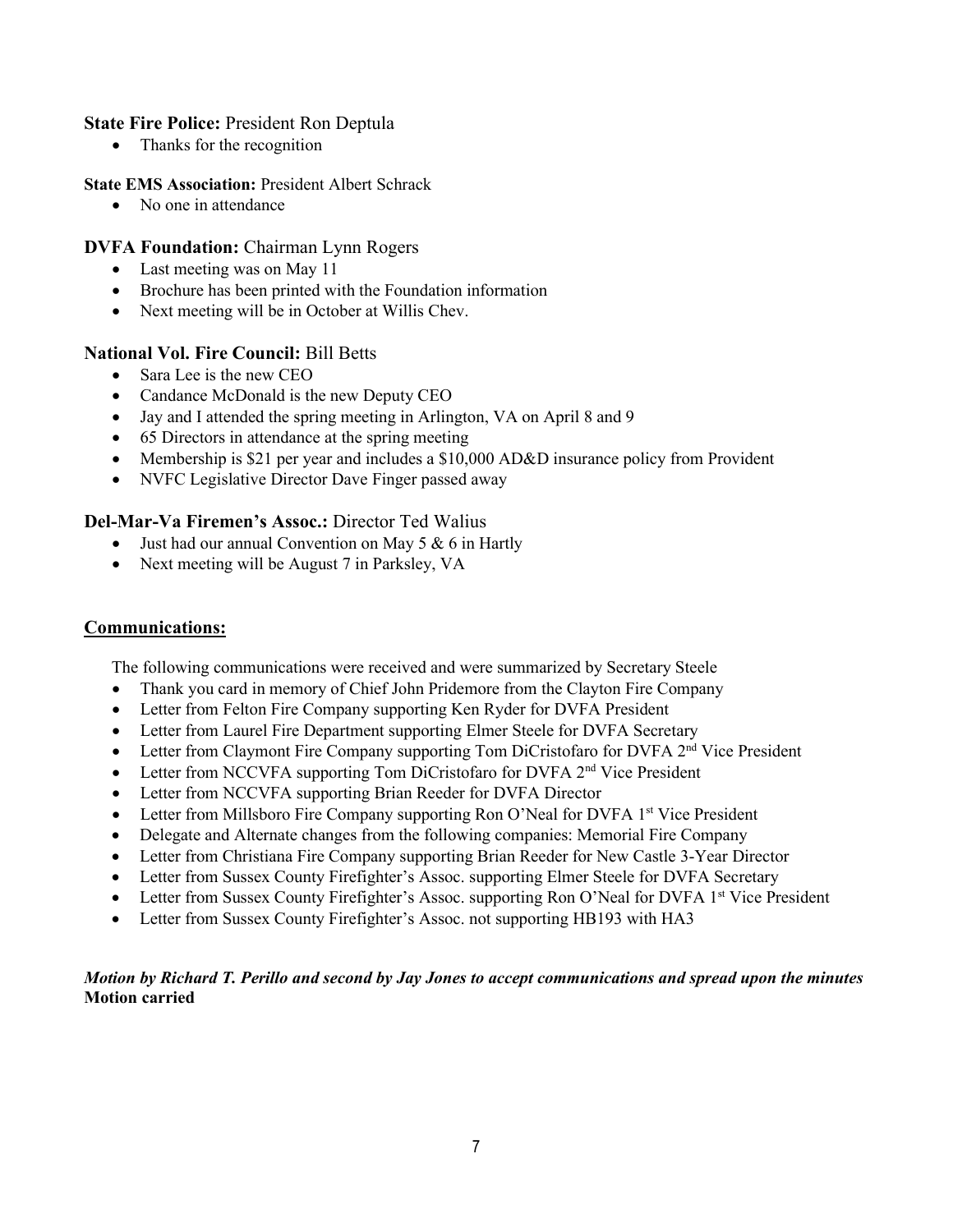#### **NOMINATION OF OFFICERS**

| President - | Ken Ryder, Felton Fire Co.                                                        | (letter received) |
|-------------|-----------------------------------------------------------------------------------|-------------------|
|             | <b>Nominated by Johnny Hopkins and second by Marvin Sharp</b>                     |                   |
|             | 1 <sup>st</sup> Vice President - Ron O'Neal, Millsboro Fire Co. (letter received) |                   |
|             | <b>Nominated by Ray Stevens and second by Dick Ward</b>                           |                   |
|             | $2nd$ Vice President - Tom DiCristofaro, Claymont Fire Co. (letter received)      |                   |
|             | Nominated by Eric Haley and second by Jim Woznicki                                |                   |
| Secretary - | Elmer Steele, Laurel Fire Dept. (letter received)                                 |                   |
|             | <b>Nominated by Mike Lowe and second by Guy Hudson</b>                            |                   |
| Treasurer - | Terry Whitham, Dover Fire Co. (letter received)                                   |                   |
|             | <b>Nominated by Charlie Boyer and second by Jim Woznicki</b>                      |                   |
|             | New Castle Director - Brian Reeder, Christiana Fire Co. (letter received)         |                   |
|             | <b>Nominated by Kevin Cowperthwait and second by Johnny Hopkins</b>               |                   |

Any other nominations from the floor, Any other nominations from the floor, any other nominations. Installation will take place at the Annual Conference in September

#### **OLD BUSINESS**

- Past President Ted Walius questioned the status of the pension that was discussed some time ago, regarding changing the present format. President Carrier stated that the Officers would research this and report back at the next meeting.
- Question was raised regarding tuition reimbursement. Lots of discussion. Will research this issue
- Question was raised regarding the cancer presumption legislation. Per Deb Lawhead, the bill passed and went into effect on January 1, 2022
- *Motion by Nick Baronie and second by Johnny Hopkins to take HB193 off the table.* After much discussion and debate, the motion and the second were rescinded.

#### **NEW BUSINESS**

- *Motion by Johnny Hopkins and second by Guy Rickards to accept the proposal that was presented under committee reports and send a letter to all Senators, all Bill Sponsors, the Senate Corrections & Public safety members and any other officials or agencies deemed necessary pertaining to HB193 and the current HA3 amendment.* Motion carried **(Executive Manager Jones will make contact and send the necessary letters where needed) COPY OF THE ENTIRE MOTION IS ATTACHED TO THE BOTTOM OF THESE MINUTES.**
- John Hall requested support for the Fire Police MOVE OVER LAW. President Carrier stated that there was already a committee in place to address this issue.
- Eric Haley discussed the issue of EVO license in the State of Delaware. After discussion *a motion was made by Eric Haley and second by Mark Harris to pursue a legislative change to make EVOC an acceptable equivalent to Delaware EVO.* Motion carried **(Executive Manager Jones will make contact and send the necessary letters where needed)**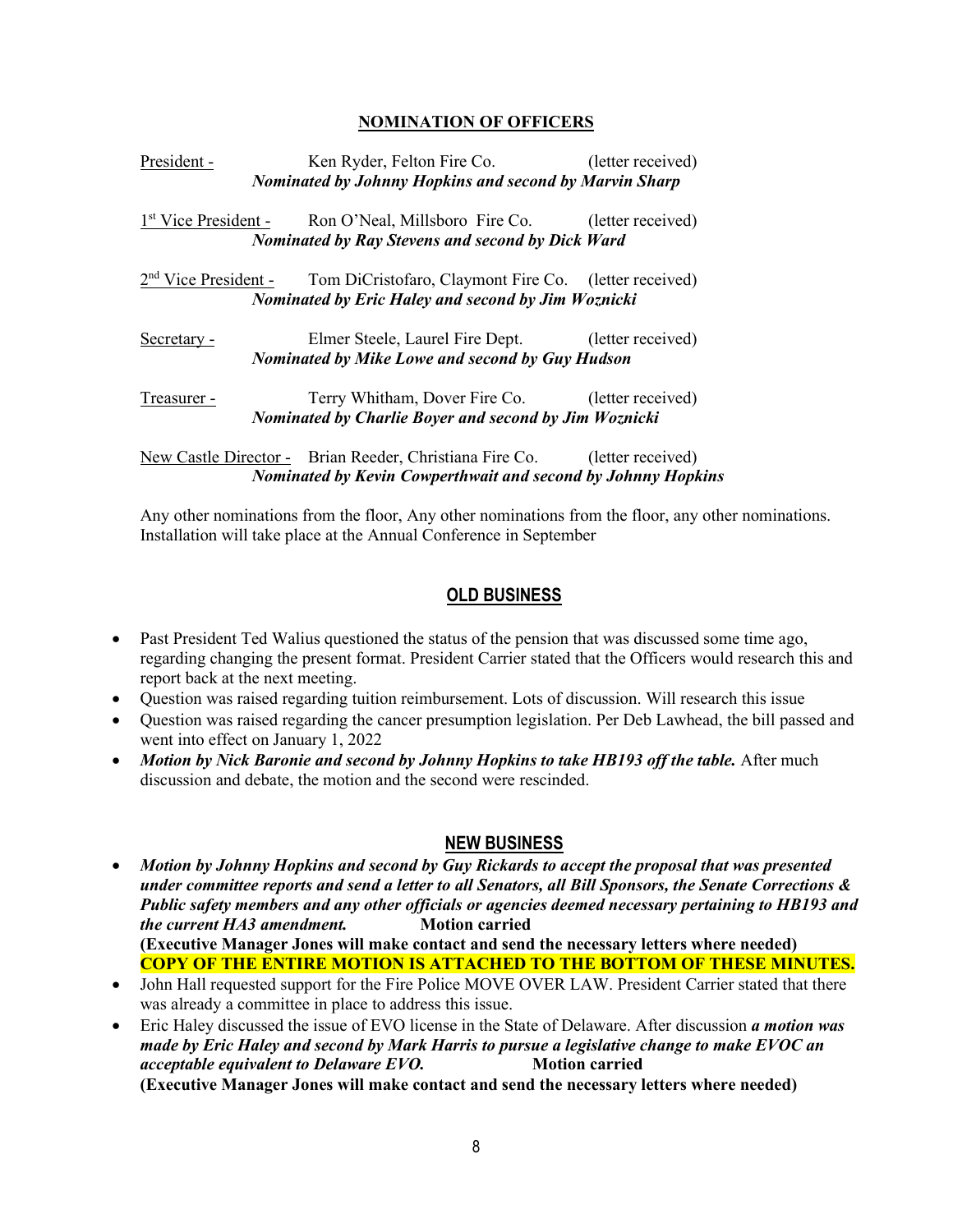- Dan Burris presented the budget for 2022-2023. *Motion by Richard T. Perillo and second by Mike Edwards to accept the budget as presented.* Motion carried
- Ouestion was raised as to why HB413 (Rescue billing) was pulled. Warren explained why the sponsor had pulled the bill. Lots of discussion from the floor. President Carrier stated that he would contact Mike Shaw and see what can be done to re-instate the bill.

#### **PAYMENT OF BILLS**

Treasurer Terry Whitham highlighted the bills to be paid.

|                      | Delaware Volunteer Firefighter's Association |                |  |
|----------------------|----------------------------------------------|----------------|--|
| 6/1/22               | <b>Expenses by Vendor Summary</b>            |                |  |
| <b>Accrual Basis</b> | March 1, 2022 to June 1, 2022                |                |  |
|                      | <b>VENDOR</b>                                | <b>EXPENSE</b> |  |
|                      | A+ Conferencing LTD                          | 77.57          |  |
|                      | <b>AT&amp;T Mobility</b>                     | 149.05         |  |
|                      | <b>Bumpers &amp; Company</b>                 | 400.00         |  |
|                      | Canon                                        | 361.76         |  |
|                      | Chief Technologies, LLC                      | 1,152.00       |  |
|                      | <b>Clayton Fire Company</b>                  | 200.00         |  |
|                      | Comcast                                      | 876.19         |  |
|                      | <b>CFSI</b>                                  | 29,575.00      |  |
|                      | D-Jay's Music for Occasions                  | 275.00         |  |
|                      | Dolly Ingram                                 | 2,055.00       |  |
|                      | <b>DVFA Conference</b>                       | 4,600.00       |  |
|                      | <b>DVFA Foundation</b>                       | 8,100.00       |  |
|                      | Guy Hudson                                   | 2,300.00       |  |
|                      | M&T Bank                                     | 11,406.06      |  |
|                      | Paul Eichler                                 | 75.01          |  |
|                      | Ron Marvel                                   | 131.23         |  |
|                      | RWM Embroidery & More                        | 1,601.50       |  |
|                      | <b>Steve Austin</b>                          | 70.40          |  |
|                      | <b>TOTAL</b>                                 | 63,405.77      |  |

*Motion by Bill Betts and second by Stephen Maichle to pay the bills as presented.* **Motion carried**

### **GOOD OF THE ASSOCIATION**

This is the last time I will speak to you, as the Executive Manager. It has been a fulfilling 11 plus years for me. I have been a part of the DVFA for 25 years and in those 25 years I have had the pleasure to work with a number of Icons of the Delaware Fire Service. The Jack Ryans, Morris Kings, Norman Tates and Lou Amabili of the fire service set the benchmark for me to follow. I have done what I do because of them and you.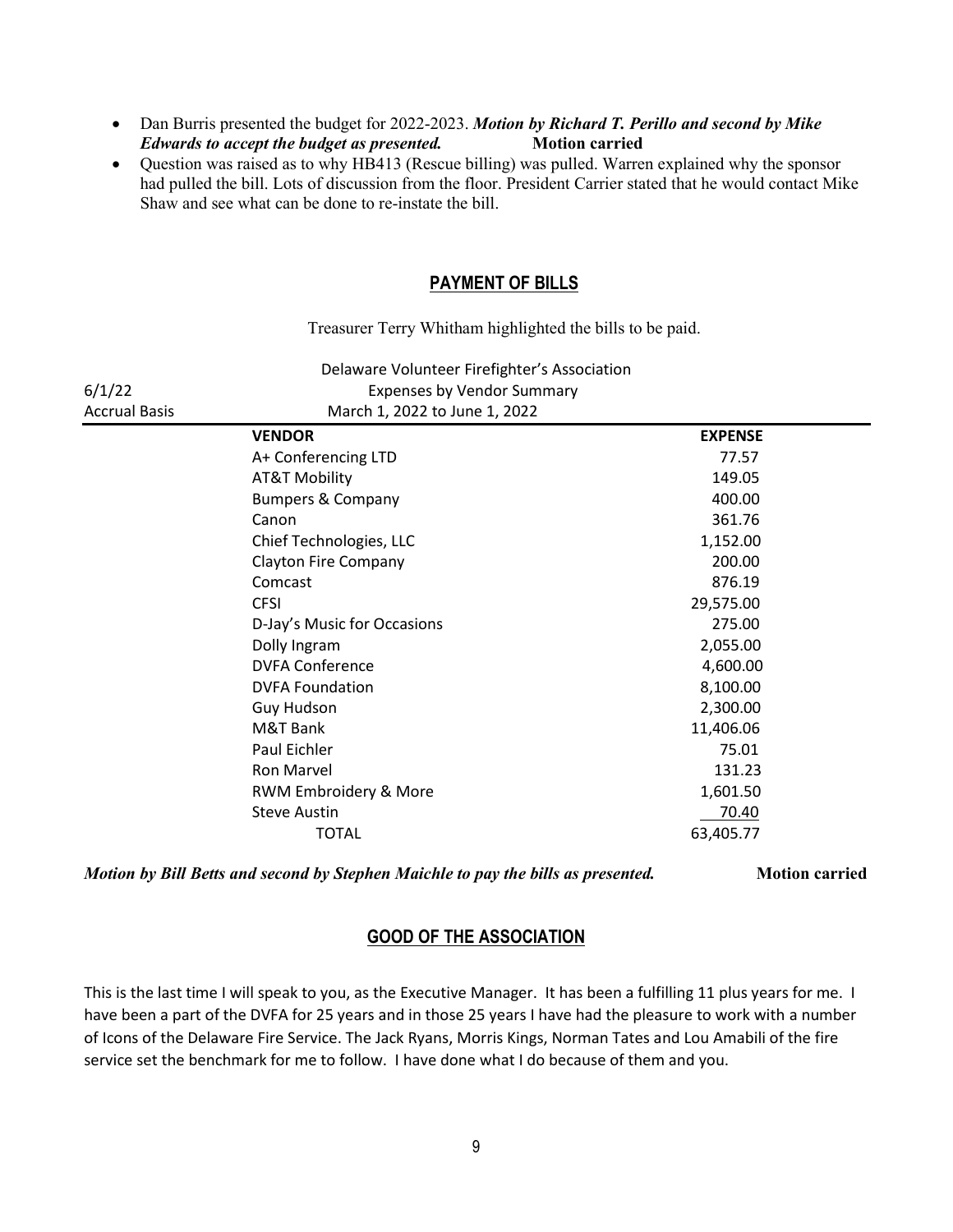My goal when I started this job was to make the DVFA Office your office. I wanted to be there for you whenever you had a question or a problem. It didn't matter to me whether it was 10 am on a Monday morning or 10 pm on a Sunday night. If I didn't answer my phone or your email, I always got back to you. You are the Delaware Fire Service and I always considered it my reasonability to help you.

The DVFA wasn't new to me but Legislative Hall and all the halls of State Government were. I started in March in the middle of Legislative Session. I had no mentor, no one to show me around expect for Biff Lee. He brought me into the house chambers on my first day and introduced me to all the representatives. Another Biff, Biff Newnam gave me my first issue. The Fire School was trying to get funds for the addition to the Sussex Fire School and had not been successful. I made an appointment with Senator Venables, who chaired the Bond Bill Committee. By the time I finished explaining to him how important this was to his county, Sussex County, he told me to go to Biff Lee, who was on Bond Bill, and have him bring it up. He would make sure it got through. I did and it did.

Over all the years in Leg Hall, I have been the Sheppard and promoter of a lot of legislation and our funding. Most were successful. I am only going to talk about one bill. It was my very first piece of legislation which I wrote in 2012. It eventually became HB401 the Surf Fishing Bill. How ironic is it that my first bill is also that last thing I am working on today? I took it to Biff Lee. I remember Biff and DNREC Assistant Secretary David Small and I sitting in the cafeteria ironing out the final details.

Legislative Hall or any part of State Government is where in order to be successful you have to build relationships and be able to work with the legislators. When June  $30<sup>th</sup>$  of 2012 came around HB401 had passed the house and at 1:00 am it still wasn't on the ready list in the Senate. When the Senate took a break, I ran into Senator Patty Blevins in the hall and I said Patty I need your help. I said I have bill I would like to get voted on tonight. She took a piece of paper out of her pocket and wrote down the bill number. 30 minutes after they went back in, Senator Dave McBride came out of chambers looking for me. He had a seat for me in chambers. I went in, sat down and a couple bills later 401 came up.

Senator Simpson or Senator Connor were the Senate Leads. I don't remember who but I do remember Senator Bushweller standing up and speaking about the bill stating that while he appreciates all the things the volunteer firefighters do, the State Parks depend on permit fees for their operations. The bill passed and even Senator Bushweller voted for it. That was my first bill almost 10 years ago.

There are a lot of people in this room I need to thank for your support and guidance over the years but I am sure I would miss someone. So, in general I need to that all of you. I would be remiss if I didn't mention the LADVA. You ladies are the cement that holds us together, especially the conference. I don't know where I would be without your kindness and support. While I would like to name you all please know I appreciate you all. I do want to mention Carol and Pam who have stood by me and have been my friends for many years.

As I close this chapter in my book of life I look back at the pages and think about how I did. When I do that, I think about one thing Norman Tate told me. He said, "Warren sometimes I know you feel like a lost ball in high wheat and in those times, you have to depend on self-satisfaction." I have guided my life on those words.

Two things happened to me in the last 3 months which I need to mention. First, I was testifying at the Bond Bill hearing for the addition to the fire school and the other things they wanted and I also asked for more funding for first responder radios. Anyway, when I was done testifying. Representative Andrea Bennett said, "I hear you are retiring." I said that is correct, June  $30<sup>th</sup>$  will be my last day. She stood up and said thank you for your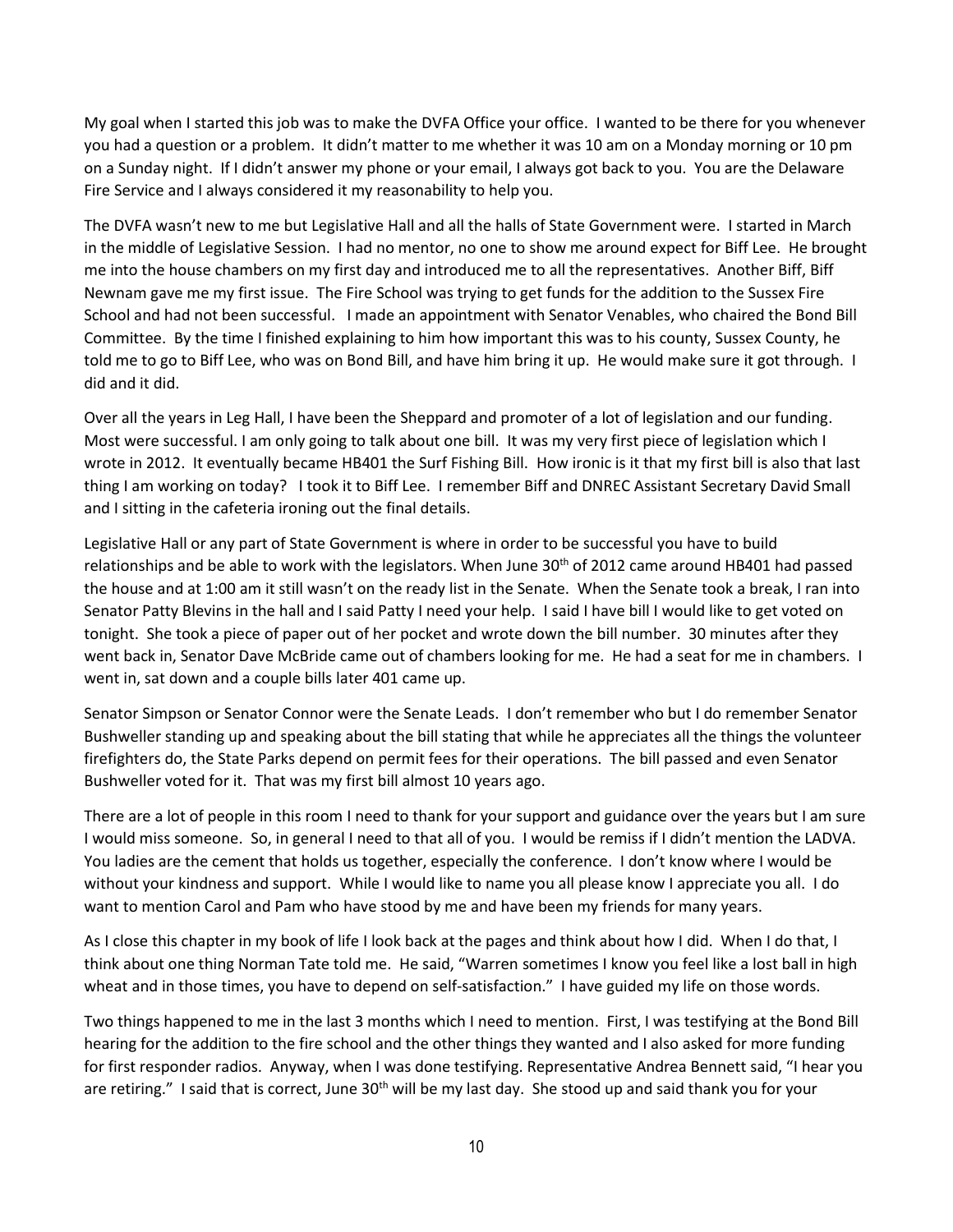service and started clapping. The next thing I know everyone in the room is clapping, the legislators, the Controller General and her staff, OMB and their staff. I was overwhelmed. I ran into Reprehensive Bennett again in the hall after JFC break and she gave me a hug and thanked me again. You know, if I worked with Andrea more the 3 time over the 11 years that would be a surprise. But I guess that is the impact I made on her. They all knew when a fire service bill was coming up that I would be in chambers.

I thought that was it until May 14 when I received a card from of all Senators, Senator Bushweller. "I want to read this to you. He said "I read with great interest the State News story of your impending retirement. Congratulations! I wish for your nothing but the absolute best in the next phase of your life.

In all my years in public service, I don't think I have worked with a person who was more committed to doing good for the communities and for the state than you. You were always focused in doing the right thing and doing it well. You were honest, sincere, straight forward and highly competent. Delaware is a better place because of your efforts. Good luck in all your future endeavors. Bryan."

Again, thank you. I am truly sincere in saying It has been my pleasure to work for you! God Bless.

#### **A rising round of applause was given to Warren for his service**

# **ADJOURNMENT**

It was regularly moved by Guy Hudson and seconded by Ray Stevens that the June Executive Meeting be adjourned. **Motion carried.**

The meeting was adjourned at 11:59 AM

#### **Respectfully submitted,** *Elmer B. Steele*  **Elmer B. Steele Corporate Secretary**

I hereby attest that this a true copy of the proceedings of the Delaware Volunteer Firefighter's Association Executive Meeting held on Sunday, June 12, 2022.

**Attest: Warren F. Jones Dan Carrier Executive Manager President**